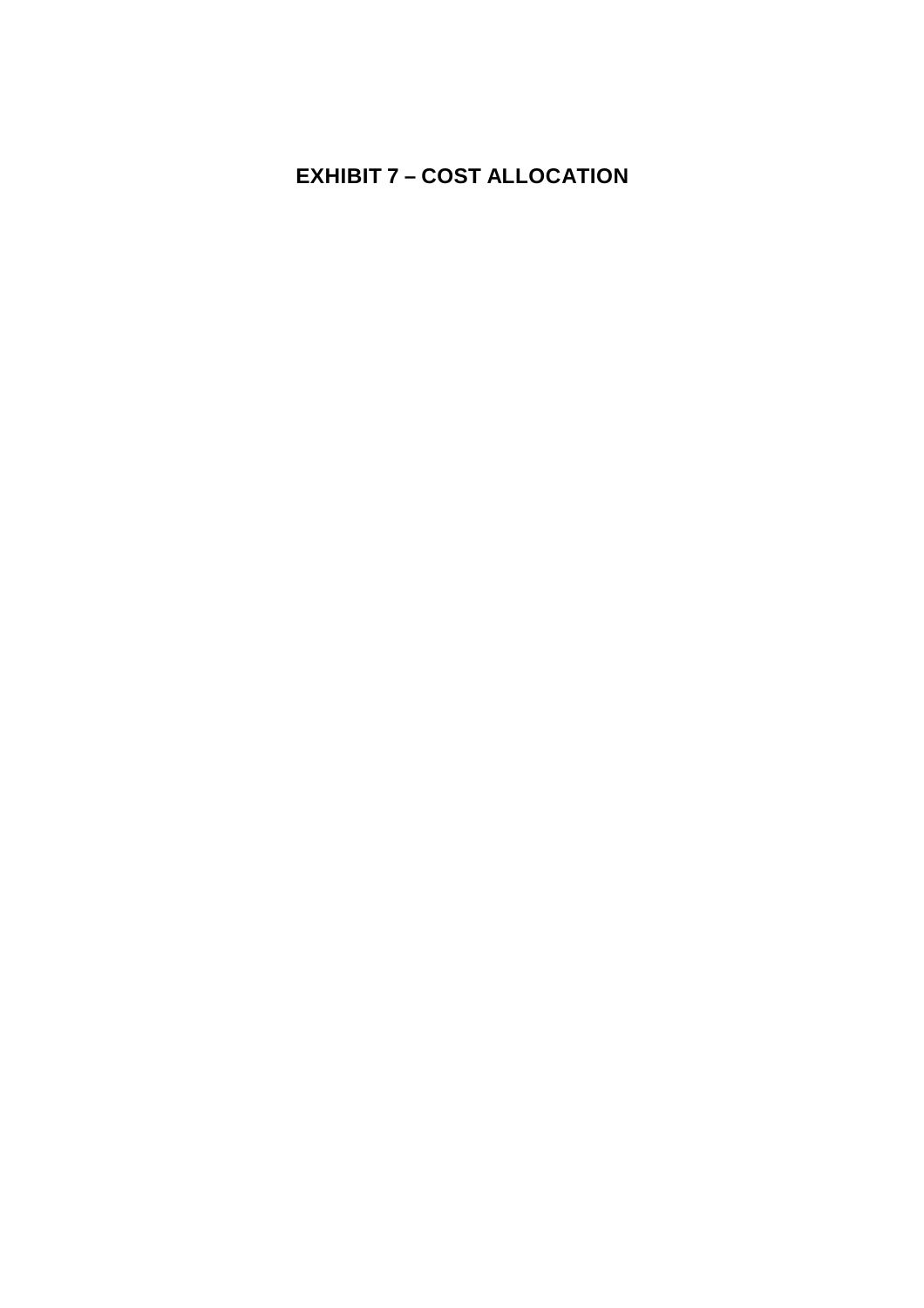**E.L.K. Energy Inc. EB-2016-0066 Exhibit 7 Page 1 of 9 Filed: November 1, 2016**

| <b>Exhibit</b>      | <b>Contents</b>                                     | Page |
|---------------------|-----------------------------------------------------|------|
| 7 - Cost Allocation |                                                     |      |
|                     | <b>Cost Allocation Overview</b>                     | 2    |
|                     | <b>Weighting Factors</b>                            | 3    |
|                     | Summary of Results and Proposed Changes             | 4    |
|                     | Appendix 7-A: 2017 Updated Cost Allocation<br>Study | 9    |
|                     | .                                                   |      |

- Input Sheets I-6 & I-8
- Output Sheets O-1 & O-2

1 2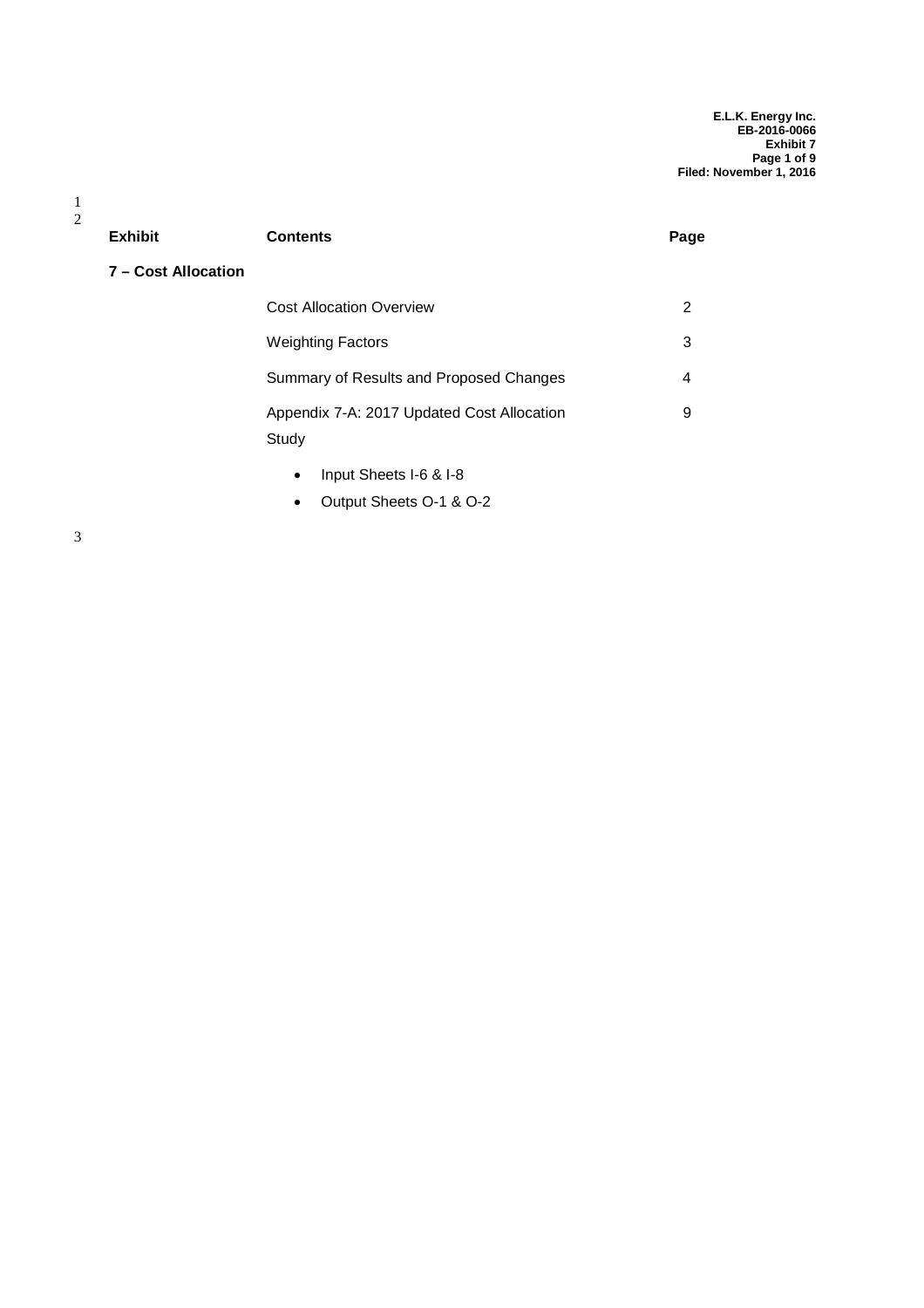#### **COST ALLOCATION OVERVIEW**

#### **Introduction and Background**

 On September 29, 2006, the Board issued its directions on Cost Allocation Methodology for Electricity Distributors (the "Directions"). On November 15, 2006, the Board issued the Cost Allocation Information Filing Guidelines for Electricity Distributors ("the Guidelines"), the Cost Allocation Model (the "Model") and User Instructions (the "Instructions") for the Model. E.L.K. prepared a cost allocation information filing consistent with E.L.K.'s understanding of the Directions, the Guidelines, the Model and the Instructions.

 One of the main objectives of the filing was to provide information on any apparent cross-subsidization among a distributor's rate classifications. It was felt that this would give an indication of cross- subsidization from one class to another and this information would be useful as a tool in future rate applications.

 On September 2, 2010, the Board began a proceeding, EB-2010-0219, with the mandate to review and revise the existing Cost Allocation policy as needed. On March 31, 2011, the Report of the Board was released in relation to EB-2010-0219 ("the March Report"). In the letter accompanying report, the Board indicated that a Working Group would be formed to revise the original Cost Allocation Model to address the revision highlighted in the March Report. On August 5, 2011, the Board released the new Cost Allocation model and instructed 2012 Cost of Service filers to use the revised model in their applications.

 In the March Report, the Board stated that "default weighting factors should now be utilized only in exceptional circumstances". Distributors are therefore now expected to develop their own weighting factors.

 In E.L.K.'s 2012 EDR COS Application (EB-2011-0099), the 2012 cost allocation model was used and updated to reflect 2012 test year costs, customer numbers and demand values. The 2012 demand values were based on the weather normalized load forecast used to design rates. E.L.K. developed weighting factors based on discussions with staff experienced in the subject area.

 In this application, E.L.K. has used the 2017 cost allocation model released by the OEB on July 21, 2016. The model reflects 2017 test year costs, customer numbers and demand values. The 2017 demand values were based on the weather normalized load forecast used to design rates. E.L.K. reviewed the various weighting factors used in the 2012 study and believes the factors are still valid.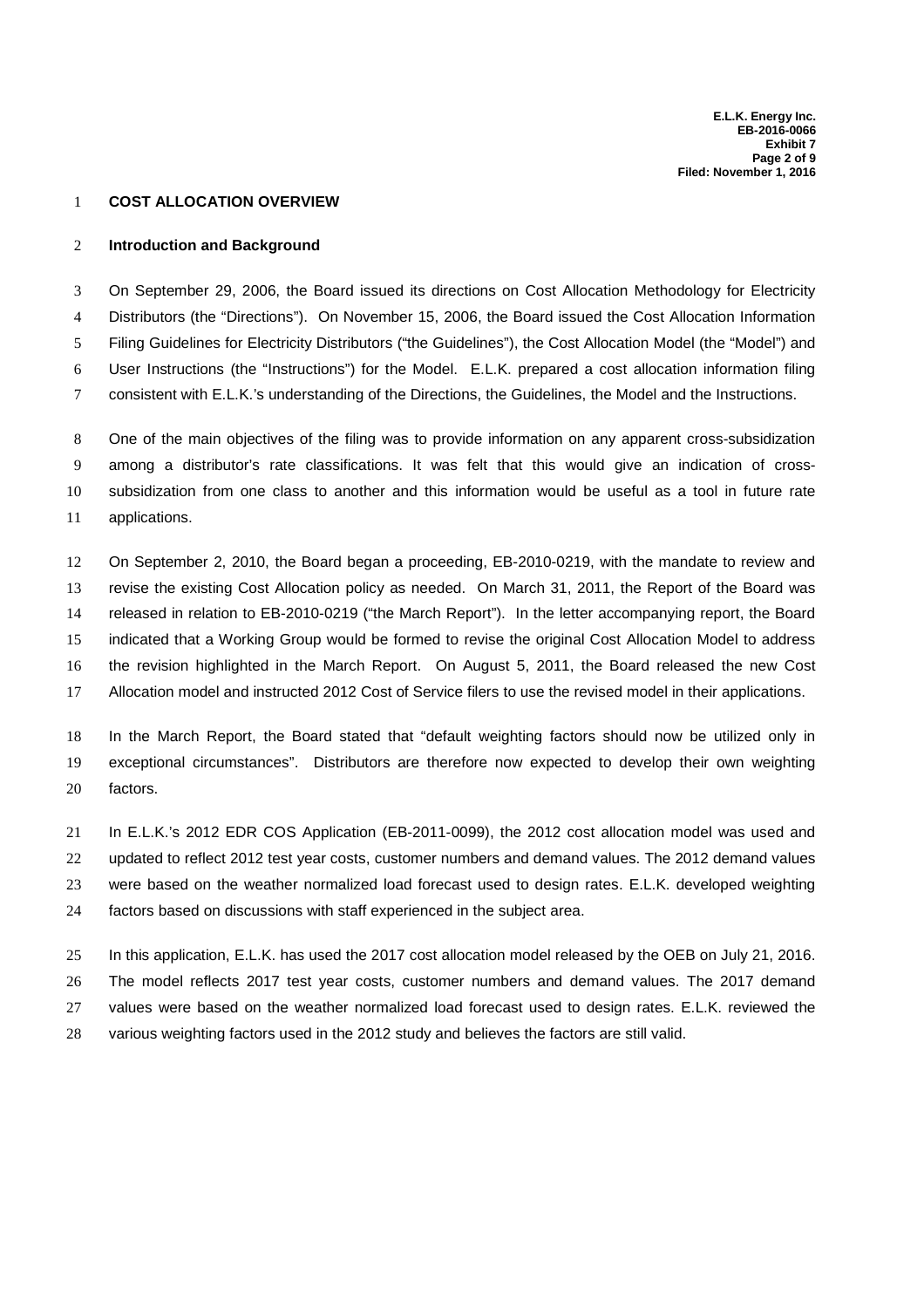#### 1 **WEIGHTING FACTORS**

#### 2 **Services (Account 1855)**

| <b>Table 7-1: Service Weighting Factors</b> |        |  |  |  |
|---------------------------------------------|--------|--|--|--|
| <b>Rate Class</b>                           | Factor |  |  |  |
| Residential                                 | 1.0    |  |  |  |
| General Service < 50 kW                     | 1.9    |  |  |  |
| General Service 50 to 4,999 kW              | 1.9    |  |  |  |
| <b>Street Lighting</b>                      | 0.7    |  |  |  |
| Sentinel Lighting                           | 0.8    |  |  |  |
| <b>Unmetered Scattered Load</b>             | 0.7    |  |  |  |

### $\frac{3}{4}$

#### 4 **Billing and Collection (Accounts 5315 – 5340, except 5335)**

| <b>Table 7-2: Billing Weighting Factors</b> |        |  |  |  |  |
|---------------------------------------------|--------|--|--|--|--|
| <b>Rate Class</b>                           | Factor |  |  |  |  |
| Residential                                 | 1.0    |  |  |  |  |
| General Service < 50 kW                     | 1.0    |  |  |  |  |
| General Service 50 to 4,999 kW              | 18.0   |  |  |  |  |
| <b>Street Lighting</b>                      | 15.3   |  |  |  |  |
| Sentinel Lighting                           | 1.0    |  |  |  |  |
| <b>Unmetered Scattered Load</b>             | 1.0    |  |  |  |  |

#### 5

#### 6 **Meter Capital (Sheet I7.1)**

| <b>Table 7-3: Meter Capital Installation Costs</b> |                             |  |  |  |  |
|----------------------------------------------------|-----------------------------|--|--|--|--|
| Meter Type                                         | Installation Cost per Meter |  |  |  |  |
| <b>Smart Meter - Residential</b>                   | \$77.13                     |  |  |  |  |
| Smart Meter - General Service < 50 kW              | \$150.77                    |  |  |  |  |
| Demand with IT and Interval Capability - Secondary | \$2,100                     |  |  |  |  |
| Demand with IT and Interval Capability - Primary   | \$10,000                    |  |  |  |  |

 $\begin{array}{c} 7 \\ 8 \end{array}$ 

#### **Meter Reading (Sheet I7.2)**

| <b>Table 7-4: Meter Reading Weighting Factor</b> |    |  |  |  |
|--------------------------------------------------|----|--|--|--|
| Meter Type<br>Factor                             |    |  |  |  |
| <b>Smart Meter</b>                               |    |  |  |  |
| GS - Vehicle with other services                 |    |  |  |  |
| <b>Interval Meter</b>                            | 49 |  |  |  |

9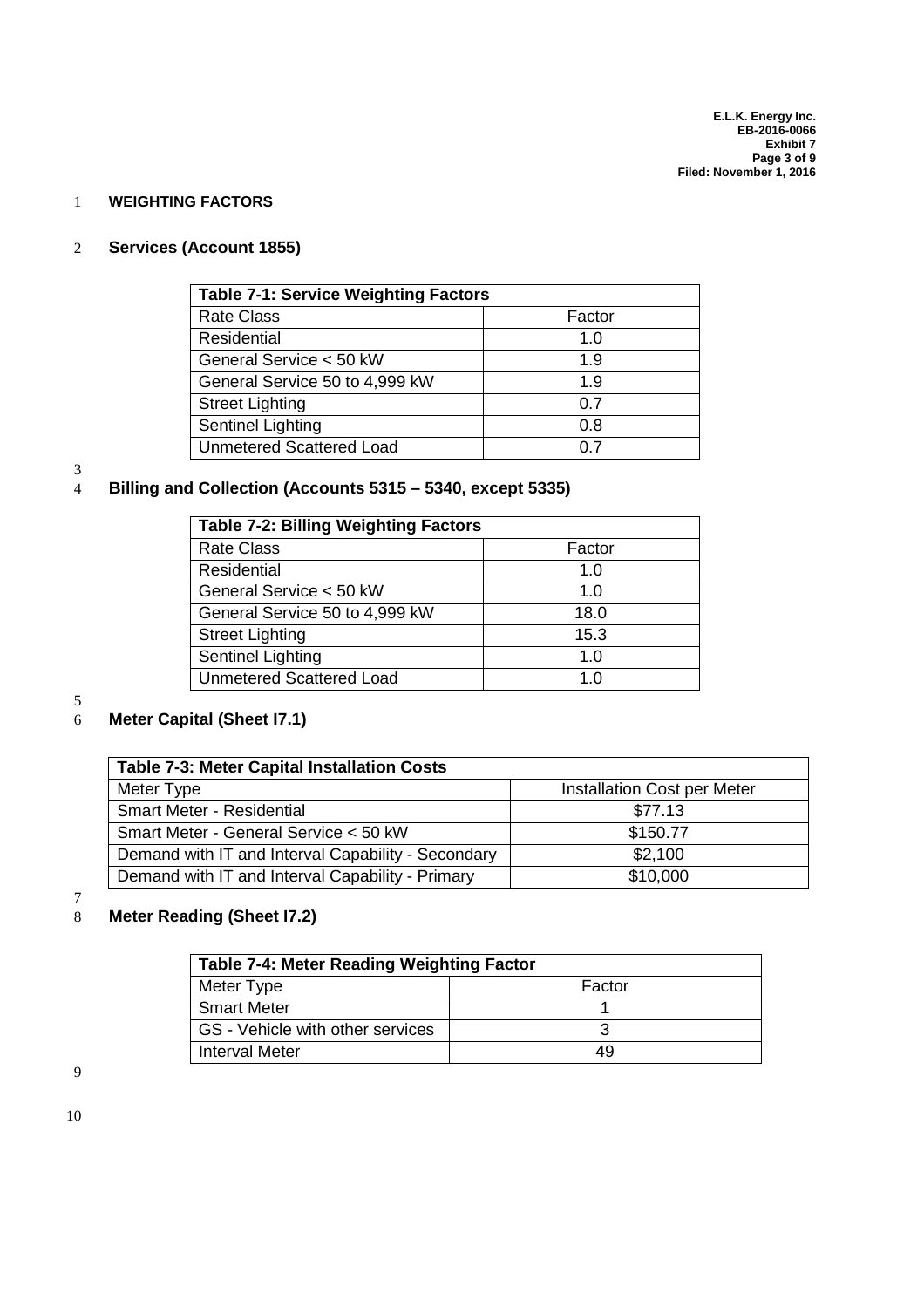#### 2 **SUMMARY OF RESULTS AND PROPOSED CHANGES**

 The data used in the updated cost allocation study is consistent with E.L.K.'s cost data that supports the proposed 2017 revenue requirement outlined in this application. Consistent with the Guidelines, E.L.K.'s assets were broken out into primary and secondary distribution functions using breakout percentages consistent with the original cost allocation informational filing. The breakout of assets, capital contributions, depreciation, accumulated depreciation, customer data and load data by primary, line transformer and secondary categories were developed from the best data available to E.L.K., its engineering records, and its customer and financial information systems. An Excel version of the updated cost allocation study has been included with the filed application material. In addition, Appendix 7-A outlines Input Sheets I-6 & I-8 and Output Sheets O-1 & O-2 (first page only).

 Capital contributions, depreciation and accumulated depreciation by USoA are consistent with the information provided in the 2017 continuity statement shown in Exhibit 2. The rate class customer data used in the updated cost allocation study is consistent with the 2017 customer forecast outlined in Exhibit 15 3.

 The load profiles for each rate class are the same as those used in the original information filing but have been scaled to match the 2017 load forecast. In a letter, dated June 12, 2015, the OEB stated that it expected distributors to be mindful of material changes to load profiles and to propose updates in their respective cost of service applications when warranted. E.L.K. is not aware of any reason for the load profiles to have material changed between the classes. As a result, E.L.K. has not updated its load profiles at this time. However, E.L.K. confirms that it intends to put plans in place to update its load profiles the next time a cost allocation model is filed.

23 The following Table 7-5 outlines the scaling factors used by rate class:

1

#### 24 **Table 7-5 Load Profiling Scaling Factors**

| <b>Rate Class</b>          | 2004 Weather Normal Values<br>used Information Filing<br>(kWh) | 2017 Weather<br><b>Normal Values</b><br>(kWh) | Scaling<br>Factor |
|----------------------------|----------------------------------------------------------------|-----------------------------------------------|-------------------|
| Residential                | 75,584,844                                                     | 92,079,767                                    | 121.8%            |
| General Service < 50 kW    | 45,080,345                                                     | 29,402,106                                    | 65.2%             |
| General Service > 50 kW    | 69,650,366                                                     | 60,476,956                                    | 86.8%             |
| <b>Street Lights</b>       | 2,268,132                                                      | 2,380,054                                     | 104.9%            |
| <b>Sentinel Lights</b>     | 160,889                                                        | 5,962                                         | 3.7%              |
| <b>Unmetered Scattered</b> |                                                                |                                               |                   |
| Load                       | 283,513                                                        | 264,832                                       | 93.4%             |
| Total                      | 193,028,087                                                    | 184,609,677                                   | 95.6%             |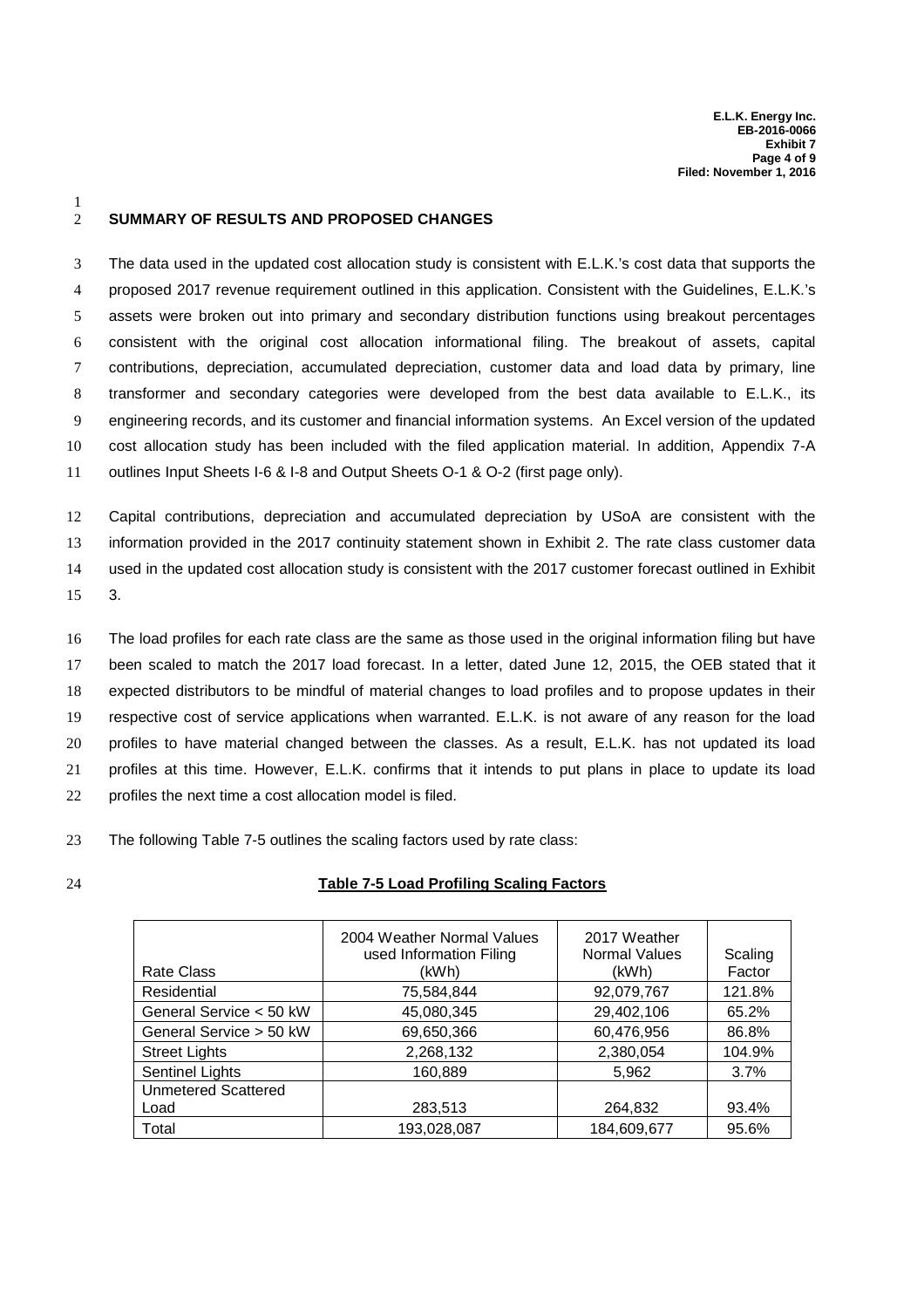- 1 The allocated cost by rate class for the 2012 Cost of Service filing updated for New CGAAP deprecation
- 2 in 2014 and 2017 updated study are provided in the following Table 7-6.
- 
- 

5

| 3 |                                 |                                                                                    | Table 7-6: Allocated Cost -                                     |                               |         |
|---|---------------------------------|------------------------------------------------------------------------------------|-----------------------------------------------------------------|-------------------------------|---------|
| 4 |                                 |                                                                                    | (Consistent with RRWF, Tab 11 Cost Allocation, Allocated Costs) |                               |         |
|   |                                 | 2012 Board<br><b>Approved Cost</b><br>Allocation<br>Study with New<br><b>CGAAP</b> |                                                                 | Cost Allocated<br>in the 2017 |         |
|   | Rate Class                      | Depreciation                                                                       | %                                                               | Study                         | $\%$    |
|   | Residential                     | \$2,496,518                                                                        | 67.0%                                                           | \$2,900,631                   | 64.3%   |
|   | General Service < 50 kW         | \$531,271                                                                          | 14.3%                                                           | \$709,946                     | 15.7%   |
|   | General Service > 50 kW         | \$421,996                                                                          | 11.3%                                                           | \$741,970                     | 16.4%   |
|   | Street Lights                   | \$143,317                                                                          | 3.8%                                                            | \$88,694                      | 2.0%    |
|   | Sentinel Lights                 | \$470                                                                              | $0.0\%$                                                         | \$625                         | $0.0\%$ |
|   | <b>Unmetered Scattered Load</b> | \$3,839                                                                            | 0.1%                                                            | \$5,464                       | 0.1%    |
|   | <b>Embedded Distributor</b>     | \$127,674                                                                          | 3.4%                                                            | \$65,764                      | 1.5%    |
| 5 | Total                           | \$3,725,085                                                                        | 100.0%                                                          | \$4,513,093                   | 100.0%  |

 The results of a cost allocation study are typically presented in the form of revenue to cost ratios. The ratio is shown by rate classification and is the percentage of distribution revenue collected by rate classification compared to the costs allocated to the classification. The percentage identifies the rate classifications that are being subsidized and those that are over-contributing. A percentage of less than 100% means the rate classification is under-contributing and is being subsidized by other classes of customers. A percentage of greater than 100% indicates the rate classification is over-contributing and is 12 subsidizing other classes of customers.

 In the March Board Report, the Board established what it considered to be the appropriate ranges of revenue to cost ratios which are summarized in Table 7-7 below. In addition, Table 7-7 provides E.L.K.'s revenue to cost ratios from the 2013 application, the updated 2017 cost allocation study and the proposed 2018 and 2019 ratios.

17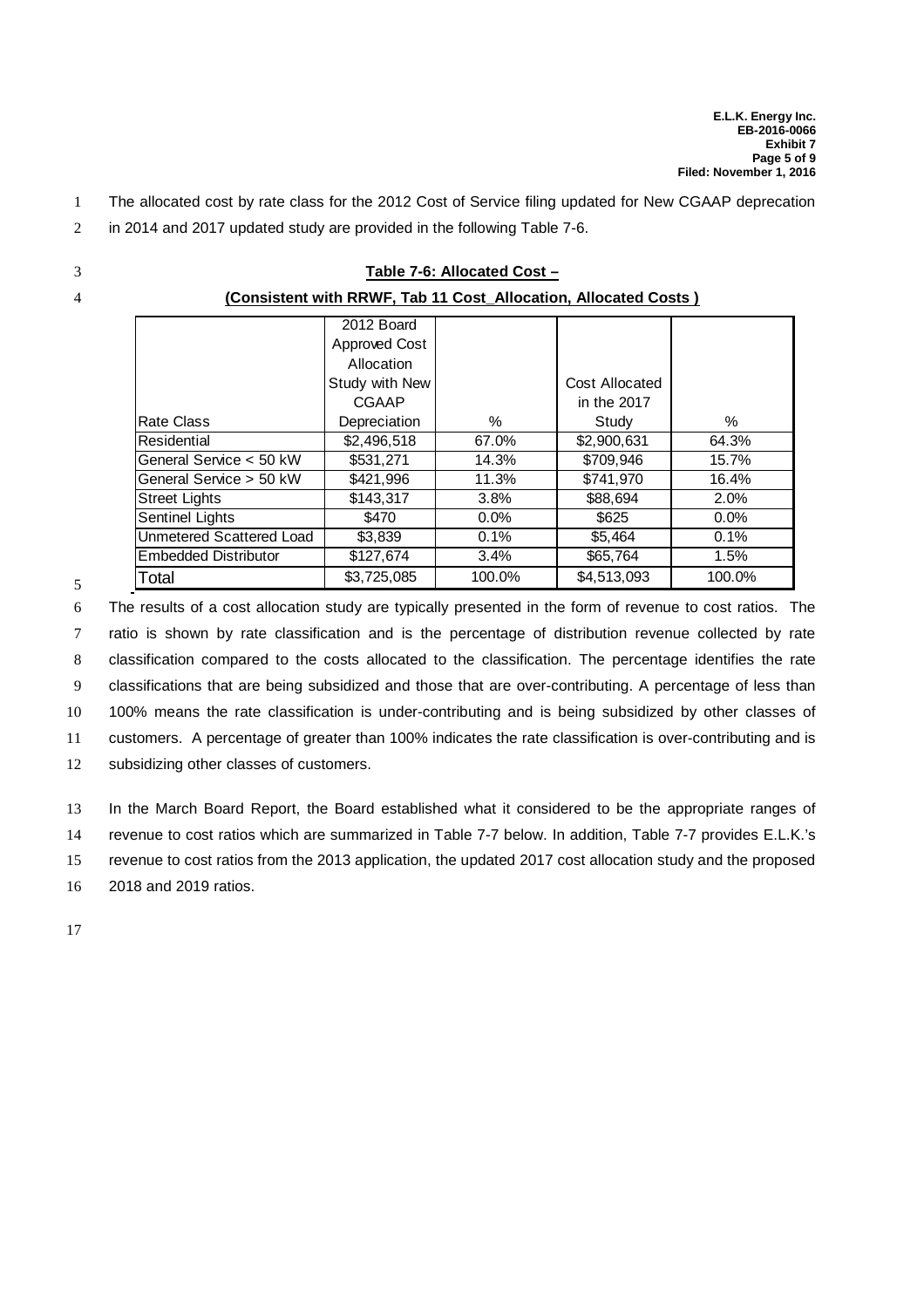#### 1 **Table 7-7 Revenue to Cost Ratios –**

3 **Revenue to Cost Ratios)**

| (Consistent with RRWF, Tab 11 Cost Allocation, Proposed & Rebalancing |  |  |
|-----------------------------------------------------------------------|--|--|
|                                                                       |  |  |

|                             | 2012 Board     |                        |               |                        |          |                |
|-----------------------------|----------------|------------------------|---------------|------------------------|----------|----------------|
|                             | Approved Cost  |                        |               |                        |          |                |
|                             | Allocation     |                        |               |                        |          |                |
|                             | Study with New | 2017 Updated           |               |                        |          | Board          |
|                             | CGAAP          | <b>Cost Allocation</b> | 2017 Proposed | 2018 & 2019            |          | <b>Targets</b> |
| Rate Class                  | Depreciation   | Study                  | Ratios        | <b>Proposed Ratios</b> |          | Min to Max     |
| Residential                 | 98.0%          | 103.8%                 | 103.8%        | 103.8%                 |          | 85.0% 115.0%   |
| General Service < 50 kW     | 95.0%          | 75.7%                  | 91.2%         | 91.2%                  | $80.0\%$ | 120.0%         |
| General Service > 50 kW     | 120.0%         | 90.5%                  | 91.2%         | 91.2%                  |          | 80.0% 120.0%   |
| <b>Street Lights</b>        | 95.0%          | 161.5%                 | 120.0%        | 120.0%                 | $80.0\%$ | 120.0%         |
| Sentinel Lights             | 95.0%          | 75.2%                  | 91.2%         | 91.2%                  | $80.0\%$ | 120.0%         |
| Unmetered Scattered Load    | 95.0%          | 72.8%                  | 91.2%         | 91.2%                  | 80.0%    | 120.0%         |
| <b>Embedded Distributor</b> | 100.0%         | 219.6%                 | 100.0%        | 100.0%                 |          | 85.0% 115.0%   |

4 5

 The 2017 cost allocation study indicates the revenue to cost ratios for Street Lighting and Embedded Distributors are outside the Board's range. For 2017, it is proposed the Street Lights ratios be brought within the Board's range and the Embedded Distributor be set a 100% to be consistent with approach applied to this class in the 2012 cost of service application. The General Service < 50 kW, General Service > 50 kW, Sentinel Lights and Unmetered Scattered Load classes are adjusted upward to a

11 common ratio in order to maintain revenue neutrality.

12 The following Table 7-8 provides information on calculated class revenue. The resulting 2017 proposed 13 base revenue will be the amount used in Exhibit 8 to design the proposed distribution charges in this 14 application.

#### 15 **Table 7-8 Calculated Class Revenue –**

#### 16 **(Consistent with RRWF, Tab 11 Cost\_Allocation, Calculated Class Revenues)**

|                          |                       | 2017 Proposed         |                     |                      |
|--------------------------|-----------------------|-----------------------|---------------------|----------------------|
|                          |                       | <b>Base Revenue</b>   |                     |                      |
|                          | 2017 Base             | Allocated at          |                     |                      |
|                          | Revenue at            | <b>Existing Rates</b> | 2017 Proposed       | <b>Miscellaneous</b> |
| Rate Class               | <b>Existing Rates</b> | Proportion            | <b>Base Revenue</b> | Revenue              |
| Residential              | \$2,232,303           | \$2,652,608           | \$2,652,608         | \$359,182            |
| General Service < 50 kW  | \$382,867             | \$454,954             | \$564,424           | \$82,757             |
| General Service > 50 kW  | \$487,590             | \$579,395             | \$584,316           | \$92,059             |
| Street Lights            | \$113,741             | \$135,156             | \$98,326            | \$8,107              |
| <b>Sentinel Lights</b>   | \$345                 | \$410                 | \$510               | \$59                 |
| Unmetered Scattered Load | \$2,888               | \$3.431               | \$4,435             | \$546                |
| lEmbedded Distributor    | \$115,410             | \$137,140             | \$58,476            | \$7,288              |
| Total                    | \$3,335,144           | \$3,963,096           | \$3,963,096         | \$549,998            |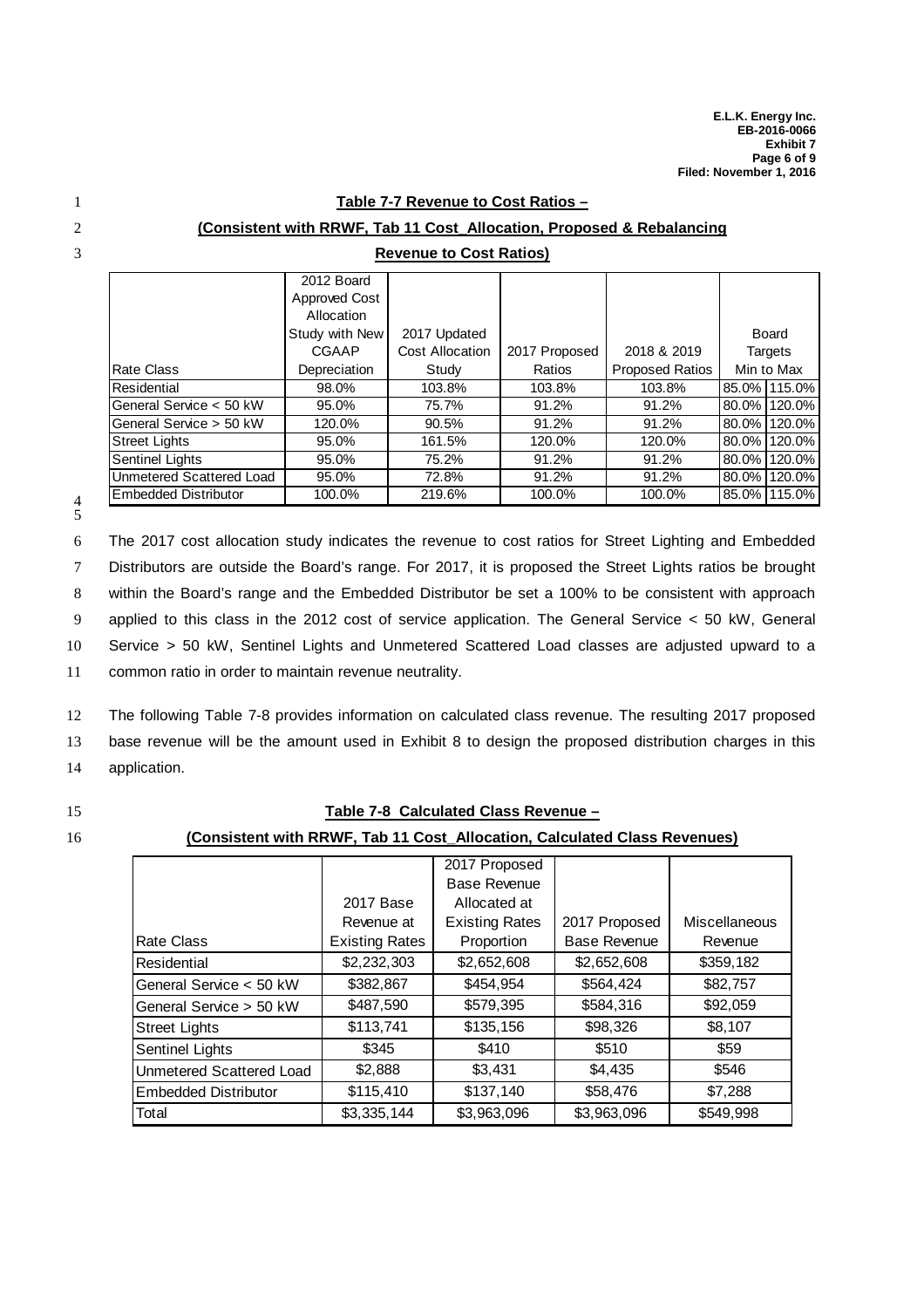#### **Embedded Distributor Class**

E.L.K. has an Embedded Distributor customer which is HONI.

 In connection with preparing its rate application, E.L.K. has consulted with HONI and advised HONI on E.L.K.'s proposal to only charge the costs that are directly assignable to HONI. On July 8, 2016, E.L.K. had a conference call with HONI to outline the proposal and HONI was in general agreement with the direct allocation approach. The following outlines the costs that are directly allocated to the Embedded Distributor class in the cost allocation model

#### **Table 7-9 Embedded Distributor Direct Allocation**

| Description                     |            |  |
|---------------------------------|------------|--|
| Meter Reading                   | \$15,974   |  |
| <b>Billing</b>                  | \$15,203   |  |
| Meter Depreciation              | \$4,600    |  |
|                                 |            |  |
| <b>Meter Costs</b>              | \$115,000  |  |
| <b>Accumulated Depreciation</b> | (\$48,300) |  |
| <b>Net Book Value</b>           | \$66,700   |  |

The cost allocation model assigns a portion of return on debt, return on equity, administration costs and

general plant assets to the Embedded Distributor based on information provided in the above table. In

total the cost allocation model allocates \$65,764 to the Embedded Distributor class.

#### **Unmetered Loads**

 E.L.K. communicates with unmetered load customers, including Street Lighting customers, to assist them in understanding the regulatory context in which distributors operate and how it affects unmetered load customers. This communication takes place on an on-going basis and is not driven by the rate application process. E.L.K. is currently looking into ways to further communicate effectively with our customer base including investigating new software as they become available as well as social media.

#### **microFIT Class**

- E.L.K. is not proposing to include microFIT as a separate class in the cost allocation model in 2017. It is
- E.L.K.'s understanding that the cost allocation model will produce a calculation of unit costs which the
- Board will use to update the uniform microFIT rate at a future date.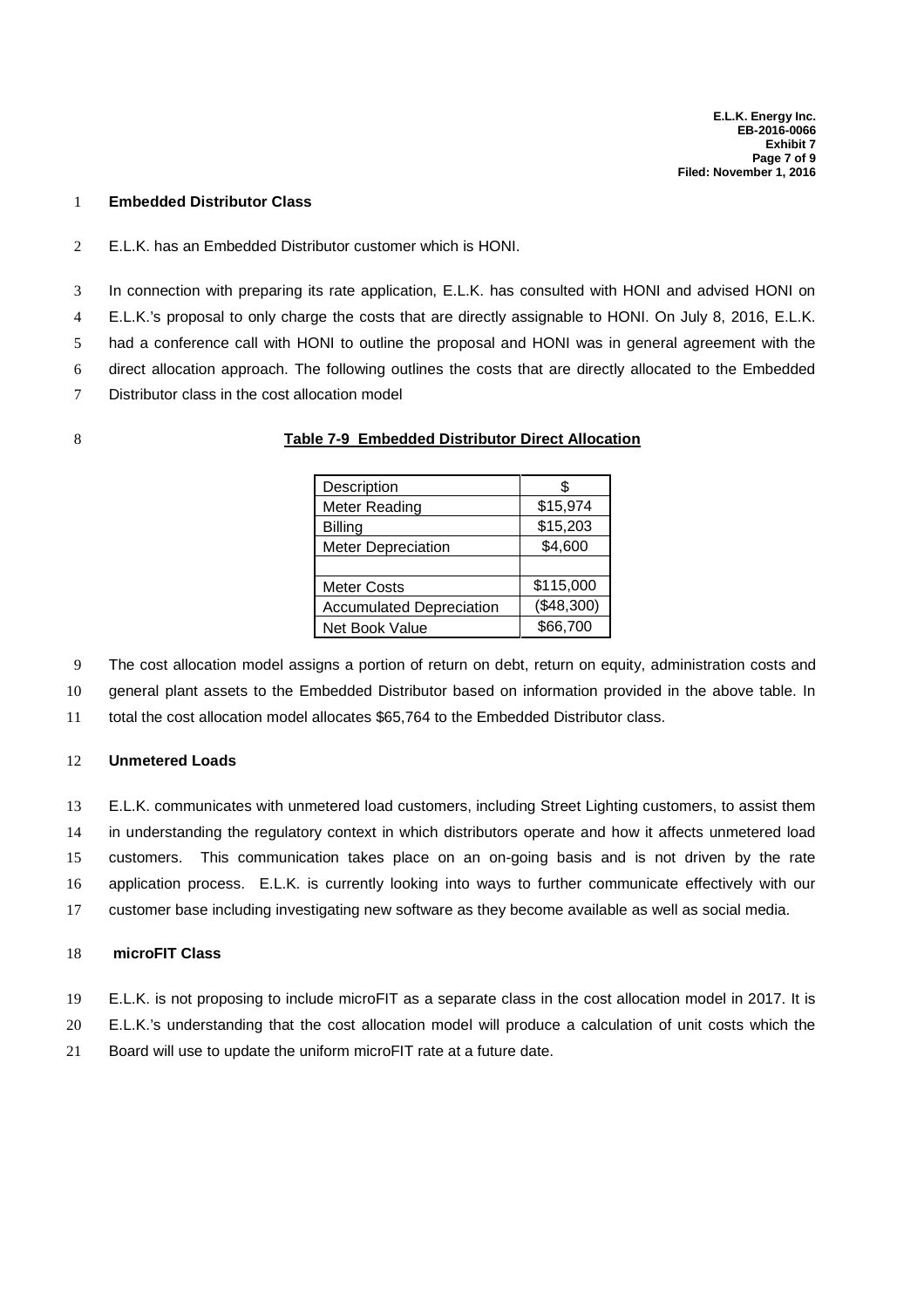**E.L.K. Energy Inc. EB-2016-0066 Exhibit 7 Page 8 of 9 Filed: November 1, 2016**

#### 1 **New Customer Class**

- 2 E.L.K. is not proposing to include a new customer class.
- 3 **Eliminated Customer Class**
- 4 E.L.K. is not proposing to eliminate a rate class.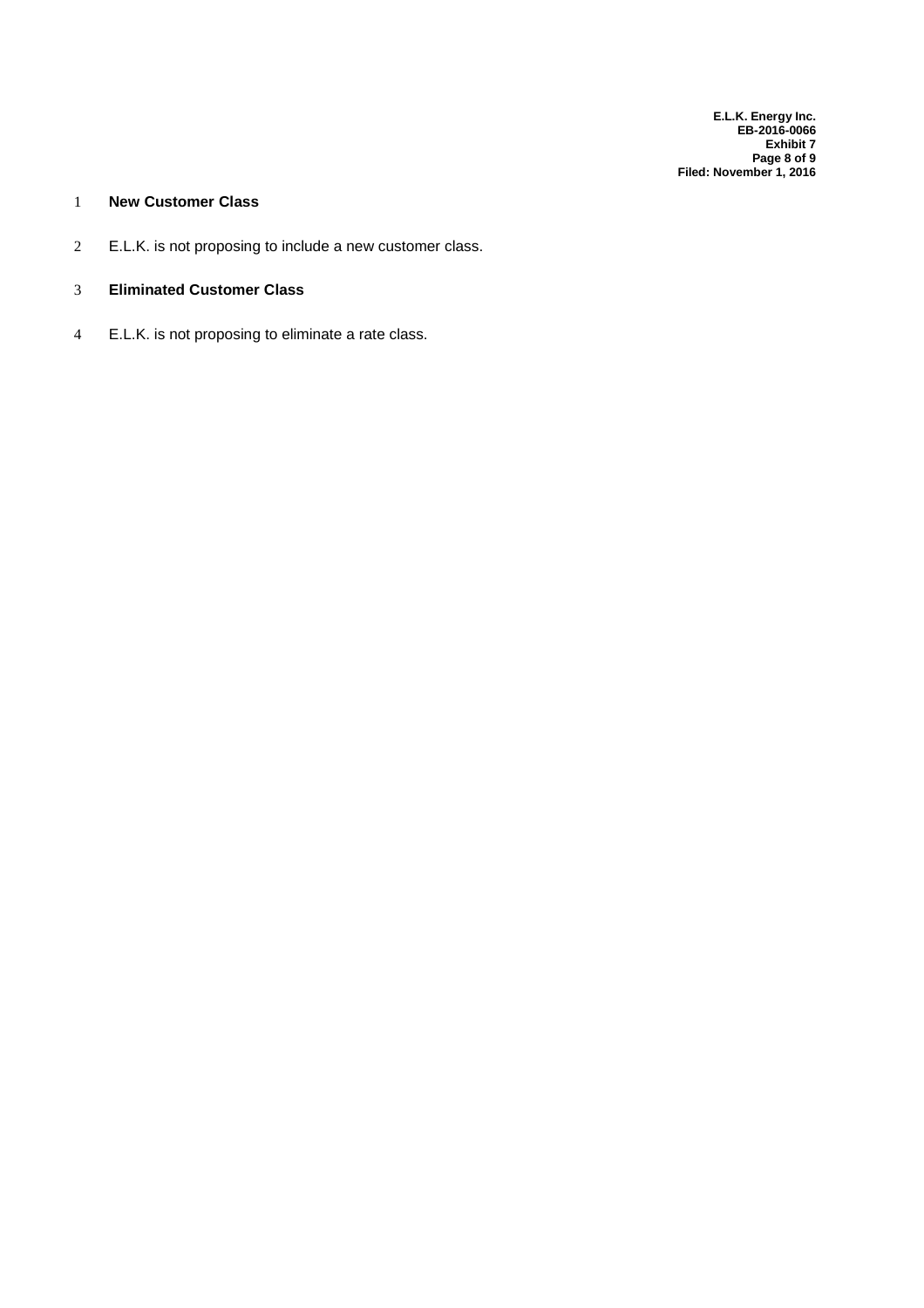**E.L.K. Energy Inc. EB-2016-0066 Exhibit 7 Page 9 of 9 Filed: November 1, 2016**

#### 1 **APPENDIX 7-A**

- 2 Input Sheets I-6 & I-8
- 3 **•** Output Sheets O-1 & O-2 (first page only).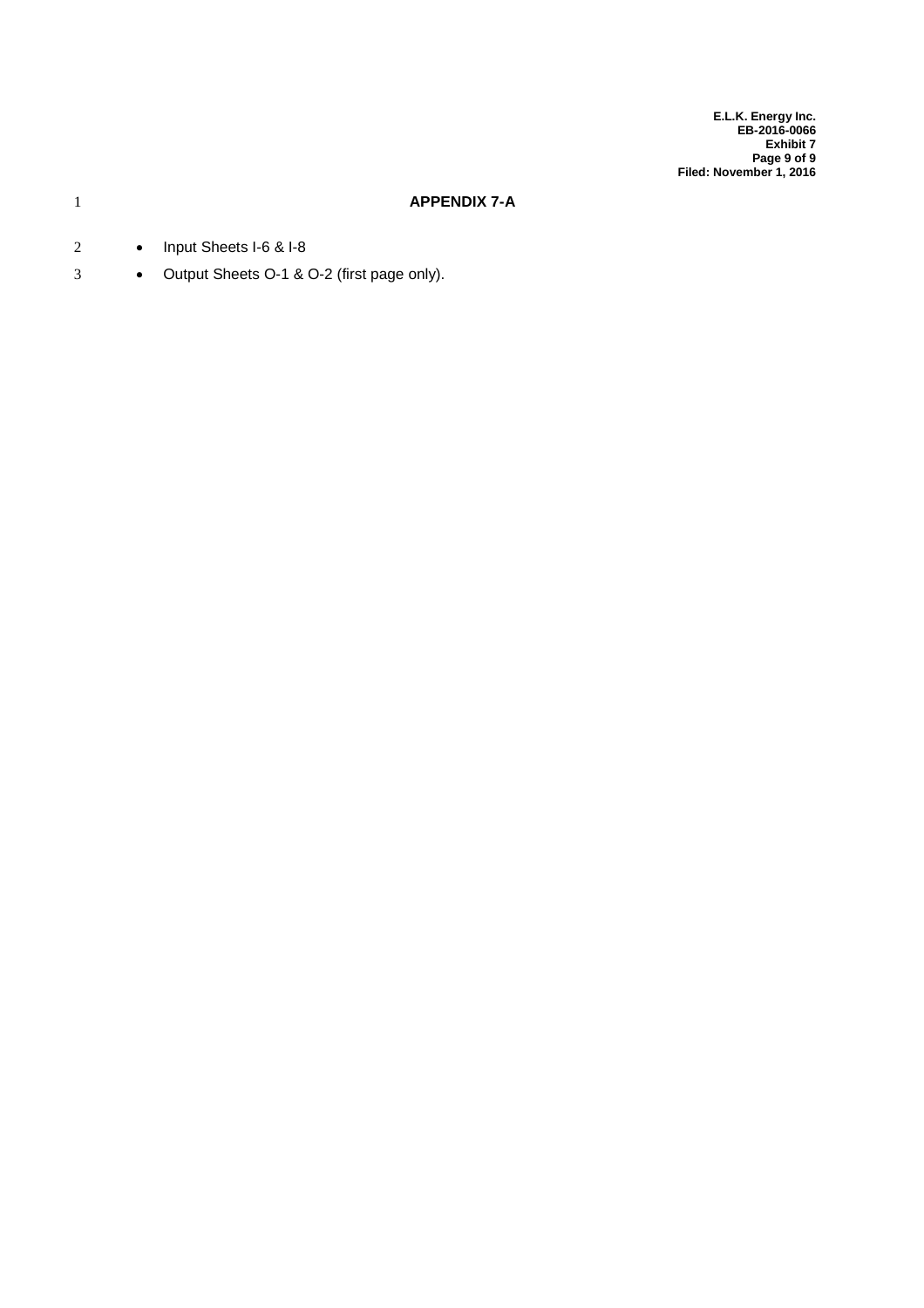Ontario Energy Board

### **2017 Cost Allocation Model**

#### Sheet I6.1 Revenue Worksheet -EB-2016-0066

| 184,609,677 |
|-------------|
|             |
| 195.030     |
|             |

| Deficiency/sufficiency (RRWF 8.<br>cell F51) | 627.952 |
|----------------------------------------------|---------|

**Miscellaneous Revenue (RRWF 5. cell F48)** 549,998

|                                                                                                                                                                                                     |                 |              | $\overline{1}$     | $\overline{2}$ | 3                                        | 7                   | 8                        | 9                                         | $\overline{10}$                       |
|-----------------------------------------------------------------------------------------------------------------------------------------------------------------------------------------------------|-----------------|--------------|--------------------|----------------|------------------------------------------|---------------------|--------------------------|-------------------------------------------|---------------------------------------|
|                                                                                                                                                                                                     | ID              | <b>Total</b> | <b>Residential</b> | GS < 50        | <b>General Service</b><br>50 to 4.999 kW | <b>Street Light</b> | <b>Sentinel Lighting</b> | <b>Unmetered</b><br><b>Scattered Load</b> | <b>Embedded</b><br><b>Distributor</b> |
| <b>Billing Data</b>                                                                                                                                                                                 |                 |              |                    |                |                                          |                     |                          |                                           |                                       |
| Forecast kWh                                                                                                                                                                                        | <b>CEN</b>      | 184,609,677  | 92,079,767         | 29, 137, 274   | 60,741,788                               | 2,380,054           | 5,962                    | 264,832                                   |                                       |
| Forecast kW                                                                                                                                                                                         | <b>CDEM</b>     | 195,030      |                    |                | 188,540                                  | 6,476               | 14                       |                                           |                                       |
| Forecast kW, included in CDEM, of<br>customers receiving line transformer<br>allowance                                                                                                              |                 | 30,768       |                    |                | 30,768                                   |                     |                          |                                           |                                       |
| Optional - Forecast kWh, included in<br>CEN, from customers that receive a<br>line transformation allowance on a kWh<br>basis. In most cases this will not be<br>applicable and will be left blank. |                 |              |                    |                |                                          |                     |                          |                                           |                                       |
| KWh excluding KWh from Wholesale<br><b>Market Participants</b>                                                                                                                                      | <b>CEN EWMP</b> | 184,609,677  | 92,079,767         | 29, 137, 274   | 60,741,788                               | 2,380,054           | 5,962                    | 264,832                                   |                                       |
| <b>Existing Monthly Charge</b>                                                                                                                                                                      |                 |              | \$13.33            | \$15.77        | \$187.07                                 | \$1.17              | \$3.13                   | \$6.41                                    | \$1,849.67                            |
| Existing Distribution kWh Rate                                                                                                                                                                      |                 |              | \$0.0062           | \$0.0050       |                                          |                     |                          | \$0.0019                                  |                                       |
| <b>Existing Distribution kW Rate</b>                                                                                                                                                                |                 |              |                    |                | \$1,5827                                 | \$11,4381           | \$5,8898                 |                                           | \$0.2751                              |
| <b>Existing TOA Rate</b>                                                                                                                                                                            |                 |              |                    |                | \$0.60                                   |                     |                          |                                           |                                       |
| <b>Additional Charges</b>                                                                                                                                                                           |                 |              |                    |                |                                          |                     |                          |                                           |                                       |
| Distribution Revenue from Rates                                                                                                                                                                     |                 | \$3,353,604  | \$2,232,303        | \$382,867      | \$506,050                                | \$113,741           | \$345                    | \$2,888                                   | \$115,410                             |
| Transformer Ownership Allowance                                                                                                                                                                     |                 | \$18,461     | \$0                | \$0            | \$18,461                                 | \$0                 | \$0                      | \$0                                       | \$0                                   |
| Net Class Revenue                                                                                                                                                                                   | <b>CREV</b>     | \$3,335,144  | \$2,232,303        | \$382,867      | \$487,590                                | \$113,741           | \$345                    | \$2,888                                   | \$115,410                             |
|                                                                                                                                                                                                     |                 |              |                    |                |                                          |                     |                          |                                           |                                       |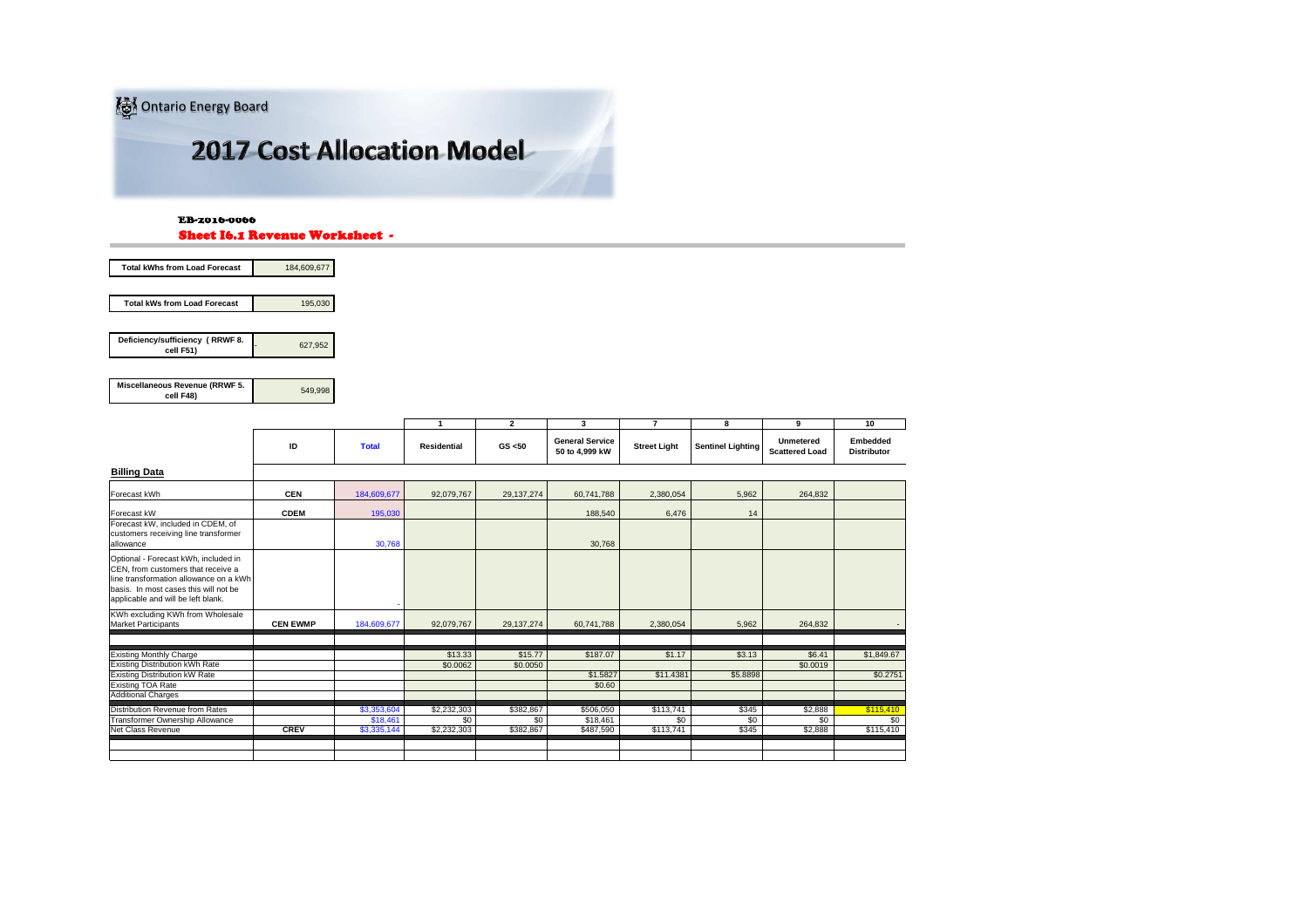#### EB-2016-0066

#### Sheet I6.2 Customer Data Worksheet -

|                                           |             |              |                    | $\overline{2}$ | 3                                        |                     | 8                    | 9                                         | 10                                    |
|-------------------------------------------|-------------|--------------|--------------------|----------------|------------------------------------------|---------------------|----------------------|-------------------------------------------|---------------------------------------|
|                                           | ID          | <b>Total</b> | <b>Residential</b> | GS < 50        | <b>General Service</b><br>50 to 4,999 kW | <b>Street Light</b> | Sentinel<br>Lighting | <b>Unmetered</b><br><b>Scattered Load</b> | <b>Embedded</b><br><b>Distributor</b> |
| <b>Billing Data</b>                       |             |              |                    |                |                                          |                     |                      |                                           |                                       |
| Bad Debt 3 Year Historical Average        | <b>BDHA</b> | \$254,920    | \$253,277          | \$1,643        | \$0                                      | \$O                 | \$0                  | \$0                                       | \$0                                   |
| Late Payment 3 Year Historical<br>Average | <b>LPHA</b> | \$127,882    | \$88,384           | \$17,265       | \$22,111                                 | \$122               |                      |                                           |                                       |
| Number of Bills                           | <b>CNB</b>  | 141,195      | 124,637            | 15,040         | 1,110                                    | 12                  | 24                   | 372                                       |                                       |
| Number of Devices                         | <b>CDEV</b> |              |                    |                |                                          | 2,826               |                      | 31                                        |                                       |
| Number of Connections (Unmetered)         | <b>CCON</b> | 2,864        |                    |                |                                          | 2,826               | $\rightarrow$        | 31                                        |                                       |
| <b>Total Number of Customers</b>          | <b>CCA</b>  | 11,732       | 10,386             | 1,253          | 93                                       |                     |                      |                                           |                                       |
| <b>Bulk Customer Base</b>                 | <b>CCB</b>  |              |                    |                |                                          |                     |                      |                                           |                                       |
| <b>Primary Customer Base</b>              | <b>CCP</b>  | 11,982       | 10,386             | 1,253          | 93                                       | 249                 |                      |                                           |                                       |
| Line Transformer Customer Base            | <b>CCLT</b> | 11,975       | 10,386             | 1,253          | 86                                       | 249                 |                      |                                           |                                       |
| Secondary Customer Base                   | <b>CCS</b>  | 11,731       | 10,386             | 1,253          | 92                                       |                     |                      |                                           |                                       |
| Weighted - Services                       | <b>CWCS</b> | 14,848       | 10,386             | 2,394          | 175                                      | 1,867               | 5                    | 20                                        |                                       |
| <b>Weighted Meter -Capital</b>            | <b>CWMC</b> | ,193,309     | 801,150            | 188,959        | 203,200                                  |                     | ۰                    | $\overline{\phantom{a}}$                  |                                       |
| <b>Weighted Meter Reading</b>             | <b>CWMR</b> | 11,965       | 10,386             | 1,253          | 325                                      |                     |                      | ٠                                         |                                       |
| <b>Weighted Bills</b>                     | <b>CWNB</b> | 160,273      | 124,637            | 15,040         | 20,016                                   | 184                 | 24                   | 372                                       |                                       |

#### **Bad Debt Data**

| <b>Historic Year:</b> | 2012 | oro occ<br>200.900 | 258.966 |       |  |  |  |
|-----------------------|------|--------------------|---------|-------|--|--|--|
| Historic Year:        | 2013 | 103.270            | 188,350 | 4,929 |  |  |  |
| <b>Historic Year:</b> | 2014 | .<br>3 I Z.Ə I Ə   | 312.515 |       |  |  |  |
| Three-year average    |      | 254,920            | 253,277 | 1,643 |  |  |  |

#### **Street Lighting Adjustment Factors**

| <b>NCP Test Results</b> | 4 NCP |
|-------------------------|-------|

|                     | <b>Primary Asset Data</b>    |        | <b>Line Transformer Asset Data</b> |        |  |  |
|---------------------|------------------------------|--------|------------------------------------|--------|--|--|
| <b>Class</b>        | Customers/<br><b>Devices</b> | 4 NCP  | Customers/<br><b>Devices</b>       | 4 NCP  |  |  |
| Residential         | 10.386                       | 92.297 | 10.386                             | 92.297 |  |  |
| <b>Street Light</b> | 2.826                        | 2.216  | 2.826                              | 2.216  |  |  |

| <b>Street Lighting Adjustment Factors</b> |         |
|-------------------------------------------|---------|
| Primary                                   | 11.3328 |
| Line Transformer                          | 11.3328 |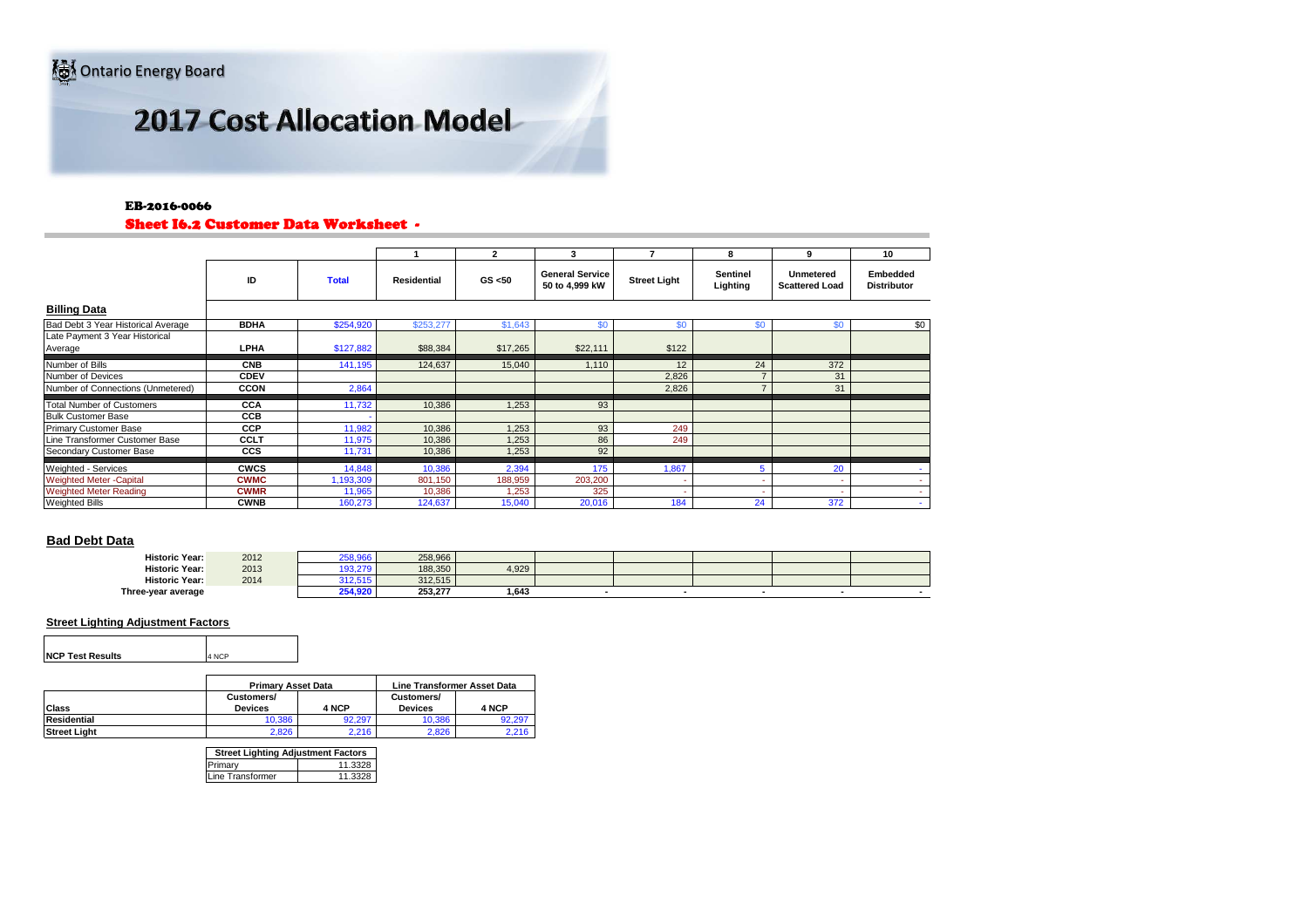EB-2016-0066

#### Sheet I8 Demand Data Worksheet -

| This is an input sheet for demand allocators. |                  |
|-----------------------------------------------|------------------|
| <b>CP TEST RESULTS</b>                        | 4 CP             |
| <b>NCP TEST RESULTS</b>                       | 4 NCP            |
| <b>Co-incident Peak</b>                       | Indicator        |
| 1 CP                                          | CP <sub>1</sub>  |
| 4 CP                                          | CP <sub>4</sub>  |
| <b>12 CP</b>                                  | <b>CP 12</b>     |
|                                               |                  |
| <b>Non-co-incident Peak</b>                   | Indicator        |
| 1 NCP                                         | NCP <sub>1</sub> |
| 4 NCP                                         | NCP <sub>4</sub> |
| <b>12 NCP</b>                                 | <b>NCP 12</b>    |

|                             |                    |         | $\mathbf{1}$       | $\overline{2}$ | 3                                        | $\overline{7}$           | 8                           | 9                                         | 10                             |
|-----------------------------|--------------------|---------|--------------------|----------------|------------------------------------------|--------------------------|-----------------------------|-------------------------------------------|--------------------------------|
| <b>Customer Classes</b>     |                    | Total   | <b>Residential</b> | GS < 50        | <b>General Service</b><br>50 to 4.999 kW | <b>Street Light</b>      | <b>Sentinel</b><br>Lighting | <b>Unmetered</b><br><b>Scattered Load</b> | Embedded<br><b>Distributor</b> |
|                             |                    |         |                    |                |                                          |                          |                             |                                           |                                |
| <b>CO-INCIDENT PEAK</b>     |                    |         |                    |                |                                          |                          |                             |                                           |                                |
| 1 CP                        |                    |         |                    |                |                                          |                          |                             |                                           |                                |
| <b>Transformation CP</b>    | TCP <sub>1</sub>   | 42,329  | 27.097             | 7,150          | 8,057                                    | $\sim$                   |                             | 25                                        |                                |
| <b>Bulk Delivery CP</b>     | BCP <sub>1</sub>   | 42,329  | 27,097             | 7,150          | 8,057                                    | $\Box$                   | $\blacksquare$              | 25                                        |                                |
| <b>Total Sytem CP</b>       | DCP1               | 42,329  | 27,097             | 7,150          | 8,057                                    |                          |                             | 25                                        |                                |
| 4 CP                        |                    |         |                    |                |                                          |                          |                             |                                           |                                |
| <b>Transformation CP</b>    | TCP4               | 151,901 | 92,297             | 27,765         | 31,739                                   | $\overline{\phantom{a}}$ | $\sim$                      | 100                                       |                                |
| <b>Bulk Delivery CP</b>     | BCP4               | 151,901 | 92,297             | 27,765         | 31,739                                   | $\sim$                   | $\blacksquare$              | 100                                       |                                |
| <b>Total Sytem CP</b>       | DCP4               | 151,901 | 92.297             | 27,765         | 31,739                                   | $\overline{\phantom{a}}$ |                             | 100                                       |                                |
|                             |                    |         |                    |                |                                          |                          |                             |                                           |                                |
| <b>12 CP</b>                |                    |         |                    |                |                                          |                          |                             |                                           |                                |
| Transformation CP           | TCP <sub>12</sub>  | 370,856 | 202,232            | 68,609         | 96,681                                   | 2,939                    | $\overline{7}$              | 388                                       |                                |
| <b>Bulk Delivery CP</b>     | BCP <sub>12</sub>  | 370,856 | 202,232            | 68,609         | 96,681                                   | 2,939                    | $\overline{7}$              | 388                                       |                                |
| <b>Total Sytem CP</b>       | DCP <sub>12</sub>  | 370,856 | 202,232            | 68,609         | 96,681                                   | 2,939                    | $\overline{7}$              | 388                                       |                                |
|                             |                    |         |                    |                |                                          |                          |                             |                                           |                                |
| <b>NON CO INCIDENT PEAK</b> |                    |         |                    |                |                                          |                          |                             |                                           |                                |
|                             |                    |         |                    |                |                                          |                          |                             |                                           |                                |
| 1 NCP                       |                    |         |                    |                |                                          |                          |                             |                                           |                                |
| Classification NCP from     |                    |         |                    |                |                                          |                          |                             |                                           |                                |
| Load Data Provider          | DNCP1              | 50,745  | 27,097             | 10,136         | 12,905                                   | 554                      | $\mathbf{1}$                | 52                                        |                                |
| <b>Primary NCP</b>          | PNCP <sub>1</sub>  | 50,745  | 27,097             | 10,136         | 12.905                                   | 554                      | $\overline{1}$              | 52                                        |                                |
| Line Transformer NCP        | LTNCP1             | 48,639  | 27,097             | 10,136         | 10,799                                   | 554                      | 1                           | 52                                        |                                |
| Secondary NCP               | SNCP1              | 50,606  | 27,097             | 10,136         | 12,766                                   | 554                      | $\mathbf{1}$                | 52                                        |                                |
|                             |                    |         |                    |                |                                          |                          |                             |                                           |                                |
| 4 NCP                       |                    |         |                    |                |                                          |                          |                             |                                           |                                |
| Classification NCP from     |                    |         |                    |                |                                          |                          |                             |                                           |                                |
| Load Data Provider          | DNCP4              | 182,403 | 92,297             | 38,667         | 49,022                                   | 2,216                    | 6                           | 196<br>196                                |                                |
| <b>Primary NCP</b>          | PNCP4              | 182,403 | 92,297             | 38,667         | 49,022                                   | 2,216                    | 6                           |                                           |                                |
| Line Transformer NCP        | LTNCP4             | 174,403 | 92,297             | 38,667         | 41,022                                   | 2,216<br>2.216           | $6\overline{6}$             | 196<br>196                                |                                |
| Secondary NCP               | SNCP4              | 181,873 | 92.297             | 38.667         | 48,492                                   |                          | 6                           |                                           |                                |
| <b>12 NCP</b>               |                    |         |                    |                |                                          |                          |                             |                                           |                                |
| Classification NCP from     |                    |         |                    |                |                                          |                          |                             |                                           |                                |
| Load Data Provider          | DNCP12             | 445,919 | 213,260            | 89,413         | 136,069                                  | 6,624                    | 17                          | 537                                       |                                |
| <b>Primary NCP</b>          | PNCP <sub>12</sub> | 445,919 | 213,260            | 89,413         | 136,069                                  | 6,624                    | 17                          | 537                                       |                                |
| Line Transformer NCP        | LTNCP12            | 423,714 | 213,260            | 89.413         | 113,864                                  | 6.624                    | 17                          | 537                                       |                                |
| Secondary NCP               | SNCP <sub>12</sub> | 444,448 | 213,260            | 89,413         | 134,598                                  | 6.624                    | 17                          | 537                                       |                                |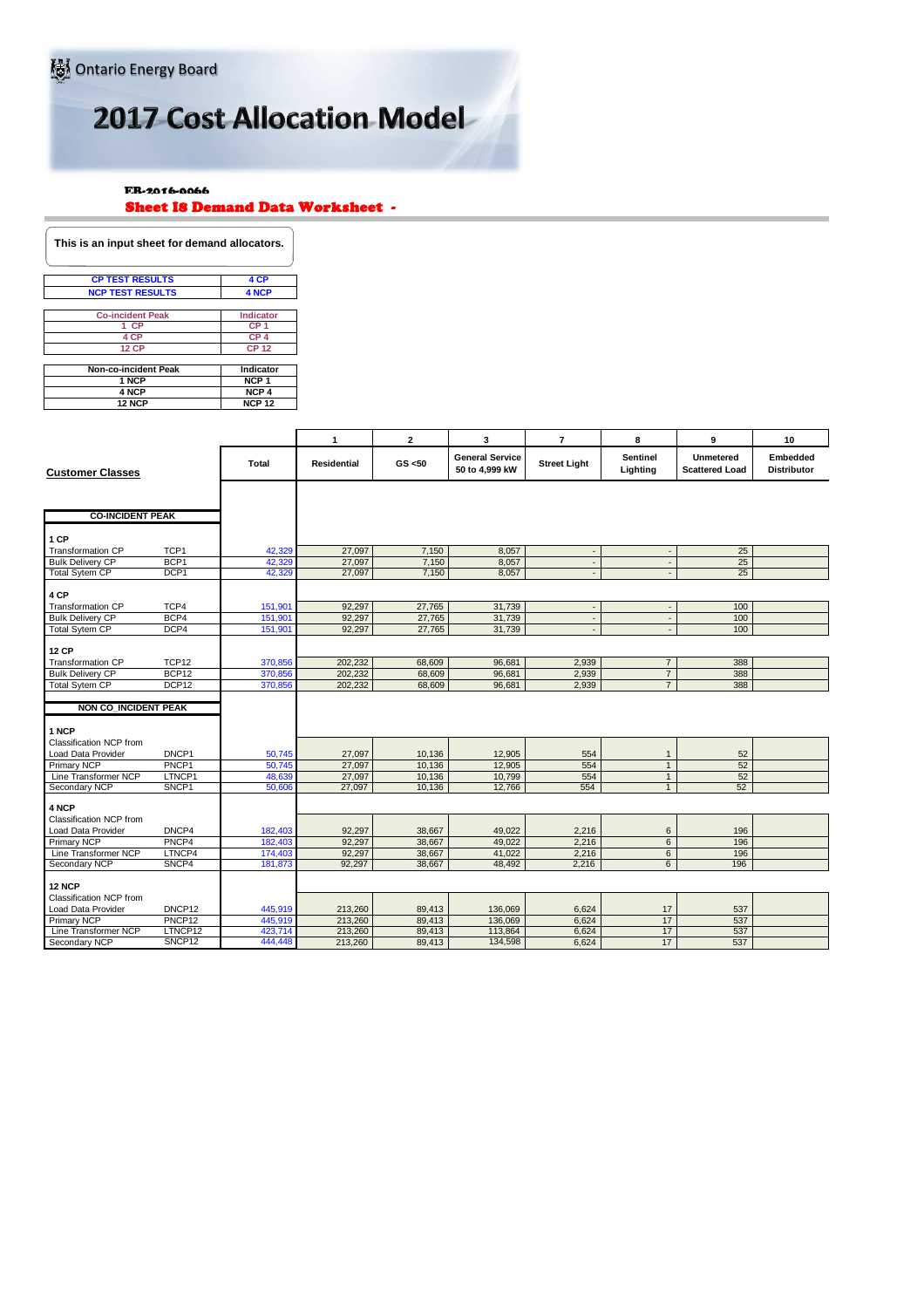#### <sup>EB-2016-0066</sup><br><mark>Sheet O1 Revenue to Cost Summary Worksheet -</mark>

**Instructions: Please see the first tab in this workbook for detailed instructions**

#### **Class Revenue, Cost Analysis, and Return on Rate Base**

|                                   |                                                                        |                          | $\overline{1}$                          | $\overline{2}$                                        | 3                      | $\overline{7}$       | 8                        | 9                     | 10                    |
|-----------------------------------|------------------------------------------------------------------------|--------------------------|-----------------------------------------|-------------------------------------------------------|------------------------|----------------------|--------------------------|-----------------------|-----------------------|
|                                   |                                                                        |                          |                                         |                                                       | <b>General Service</b> |                      |                          | <b>Unmetered</b>      | Embedded              |
| <b>Rate Base</b><br><b>Assets</b> |                                                                        | Total                    | <b>Residential</b>                      | GS < 50                                               | 50 to 4,999 kW         | <b>Street Light</b>  | <b>Sentinel Lighting</b> | <b>Scattered Load</b> | <b>Distributor</b>    |
| crev                              | Distribution Revenue at Existing Rates                                 | \$3,335,144              | \$2,232,303                             | \$382,867                                             | \$487,590              | \$113,741            | \$345                    | \$2,888               | \$115,410             |
| mi                                | Miscellaneous Revenue (mi)                                             | \$549,998                | \$359.182                               | \$82,757<br>Miscellaneous Revenue Input equals Output | \$92,059               | S8.107               | \$59                     | \$546                 | S7.288                |
|                                   | <b>Total Revenue at Existing Rates</b>                                 | \$3,885.141              | \$2,591,485                             | \$465,624                                             | \$579,649              | \$121,848            | \$405                    | \$3,433               | \$122,698             |
|                                   | Factor required to recover deficiency (1 + D)                          | 1.188                    |                                         |                                                       |                        |                      |                          |                       |                       |
|                                   | Distribution Revenue at Status Quo Rates                               | \$3,963,096              | \$2,652,608                             | \$454,954                                             | \$579,395              | \$135,156            | \$410                    | S3.431                | \$137,140             |
|                                   | Miscellaneous Revenue (mi)<br><b>Total Revenue at Status Quo Rates</b> | \$549,998<br>\$4,513,093 | \$359,182<br>\$3,011,790                | \$82,757<br>\$537,712                                 | \$92,059<br>\$671,454  | \$8,107<br>\$143,263 | \$59<br>\$470            | \$546<br>\$3,977      | \$7,288<br>\$144,428  |
|                                   |                                                                        |                          |                                         |                                                       |                        |                      |                          |                       |                       |
|                                   | <b>Expenses</b>                                                        |                          |                                         |                                                       |                        |                      |                          |                       |                       |
| di                                | Distribution Costs (di)<br>Customer Related Costs (cu)                 | \$1,152,406<br>\$957,111 | \$679,066<br>\$719,548                  | \$213,750<br>\$110,423                                | \$219,848<br>\$125,467 | \$37,936<br>\$530    | \$217<br>\$69            | \$1,589<br>\$1,074    | S <sub>0</sub><br>\$O |
| cu<br>ad                          | General and Administration (ad)                                        | \$1,386,213              | \$902,968                               | \$211.420                                             | \$224,736              | \$25.291             | \$187                    | \$1,727               | \$19,885              |
| dep                               | Depreciation and Amortization (dep)                                    | \$334,271                | \$214,588                               | \$57,050                                              | \$54,065               | S7.847               | \$39                     | \$248                 | \$434                 |
| <b>INPUT</b>                      | PILs (INPUT)                                                           | \$0                      | \$0                                     | \$0                                                   | S <sub>0</sub>         | S <sub>0</sub>       | \$0                      | S <sub>0</sub>        | \$0                   |
| INT                               | Interest                                                               | \$204,626                | \$122.452                               | \$37,362                                              | \$37,537               | S5.443               | \$36                     | \$263                 | S1.534                |
|                                   | <b>Total Expenses</b>                                                  | 4.034.627                | \$2,638,621                             | \$630,004                                             | \$661,653              | \$77,047             | \$548                    | \$4,901               | \$21,853              |
|                                   | <b>Direct Allocation</b>                                               | \$40,629                 | \$0                                     | \$0                                                   | \$0                    | \$O                  | \$0                      | \$0                   | \$40,629              |
|                                   |                                                                        |                          |                                         |                                                       |                        |                      |                          |                       |                       |
| NI                                | Allocated Net Income (NI)                                              | \$437,838                | \$262.010                               | \$79,942                                              | \$80,318               | \$11,647             | \$77                     | \$562                 | \$3,282               |
|                                   | Revenue Requirement (includes NI)                                      | \$4,513,093              | \$2,900,631                             | \$709,946                                             | \$741,970              | \$88,694             | \$625                    | \$5,464               | \$65,764              |
|                                   |                                                                        |                          | Revenue Requirement Input equals Output |                                                       |                        |                      |                          |                       |                       |
|                                   |                                                                        |                          |                                         |                                                       |                        |                      |                          |                       |                       |
|                                   | <b>Rate Base Calculation</b>                                           |                          |                                         |                                                       |                        |                      |                          |                       |                       |
|                                   | <b>Net Assets</b>                                                      |                          |                                         |                                                       |                        |                      |                          |                       |                       |
| dp                                | Distribution Plant - Gross                                             | \$29,160,285             | \$17,389,084                            | \$5,417,672                                           | \$5,618,096            | \$691,665            | \$5.074                  | \$38,694              | S <sub>0</sub>        |
| gp                                | General Plant - Gross                                                  | \$2,682.031              | \$1,597.892                             | \$490,595                                             | \$497.914              | \$68,592             | \$468                    | S3.472                | \$23,097              |
|                                   | accum dep Accumulated Depreciation                                     | (\$15,413,730            | (\$9.127.923                            | (\$2,875,948)                                         | (\$3,029,759           | (\$341.292           | (\$2.653)                | (\$20,669             | (\$15,486)            |
| co                                | Capital Contribution                                                   | (\$6,713,09)             | S4 007 55                               | (\$1.245.945)                                         | (\$1.289.84)           | (\$159.65)           | (\$1.174                 | (SR 92)               | \$0                   |
|                                   | <b>Total Net Plant</b>                                                 | \$9,715,490              | \$5,851,496                             | \$1,786,374                                           | \$1,796,409            | \$259,309            | \$1,715                  | \$12,575              | \$7,612               |
|                                   | <b>Directly Allocated Net Fixed Assets</b>                             | \$66,700                 | \$0                                     | \$0                                                   | \$0                    | \$0                  | S <sub>0</sub>           | \$0                   | \$66,700              |
|                                   |                                                                        |                          |                                         |                                                       |                        |                      |                          |                       |                       |
| <b>COP</b>                        | Cost of Power (COP)                                                    | \$26,052,762             | \$13,018,108                            | \$4,104,014                                           | \$8,536,478            | \$355,821            | \$891                    | \$37,450              | \$0                   |
|                                   | OM&A Expenses                                                          | \$3,495,730              | \$2,301,582                             | \$535,592                                             | \$570,051              | \$63,757             | \$473                    | \$4,390               | \$19,885              |
|                                   | Directly Allocated Expenses                                            | \$31.177                 | \$0                                     | S <sub>0</sub>                                        | S <sub>0</sub>         | S <sub>0</sub>       | S <sub>0</sub>           | S <sub>0</sub>        | \$31.177              |
|                                   | <b>Subtotal</b>                                                        | \$29,579,669             | \$15,319,689                            | \$4,639,606                                           | \$9,106,529            | \$419,578            | \$1,364                  | \$41,841              | \$51,062              |
|                                   |                                                                        |                          |                                         |                                                       |                        |                      |                          |                       |                       |
|                                   | <b>Working Capital</b>                                                 | \$2,218,475              | \$1,148,977                             | \$347,970                                             | \$682,990              | \$31,468             | \$102                    | \$3,138               | \$3,830               |
|                                   | <b>Total Rate Base</b>                                                 | \$12,000.665             | \$7,000,473                             | \$2,134,345                                           | \$2,479,399            | \$290,778            | \$1,817                  | \$15,713              | \$78.141              |
|                                   |                                                                        |                          | Rate Base Input equals Output           |                                                       |                        |                      |                          |                       |                       |
|                                   | <b>Equity Component of Rate Base</b>                                   | \$4,800,266              | \$2,800.189                             | \$853,738                                             | \$991,760              | \$116,311            | \$727                    | \$6,285               | \$31,257              |
|                                   | <b>Net Income on Allocated Assets</b>                                  | \$437,838                | \$373,169                               | (\$92,292                                             | \$9,801                | \$66,216             | (578)                    | (S924)                | \$81,946              |
|                                   | <b>Net Income on Direct Allocation Assets</b>                          | \$3,307                  | \$0                                     | \$0                                                   | \$O                    | S <sub>0</sub>       | S <sub>0</sub>           | \$0                   | \$3,307               |
|                                   |                                                                        |                          |                                         |                                                       |                        |                      |                          |                       |                       |
|                                   | <b>Net Income</b>                                                      | <b>S441.144</b>          | \$373,169                               | (\$92.292                                             | \$9,801                | \$66,216             | (S78)                    | (\$92)                | \$85.253              |
|                                   | <b>RATIOS ANALYSIS</b>                                                 |                          |                                         |                                                       |                        |                      |                          |                       |                       |
|                                   | <b>REVENUE TO EXPENSES STATUS QUO%</b>                                 | 100.00%                  | 103.83%                                 | 75.74%                                                | 90.50%                 | 161.52%              | 75.23%                   | 72.79%                | 219.62%               |
|                                   | EXISTING REVENUE MINUS ALLOCATED COSTS                                 | (\$627,952]              | (\$309,146)                             | \$244,322                                             | (\$162,322)            | \$33,153             | (S220)                   | (S2,030)              | \$56,934              |
|                                   |                                                                        |                          | <b>Deficiency Input equals Output</b>   |                                                       |                        |                      |                          |                       |                       |
|                                   | STATUS QUO REVENUE MINUS ALLOCATED COSTS                               | (SO)                     | \$111,160                               | (\$172,234                                            | (\$70,517              | \$54,569             | (\$155                   | (S1, 487)             | \$78,664              |
|                                   |                                                                        |                          |                                         |                                                       |                        |                      |                          |                       |                       |
|                                   | RETURN ON EQUITY COMPONENT OF RATE BASE                                | 9 1 9%                   | 13.33%                                  | $-10.81%$                                             | 0.99%                  | 56.93%               | $-10.73%$                | $-14.70%$             | 272.75%               |